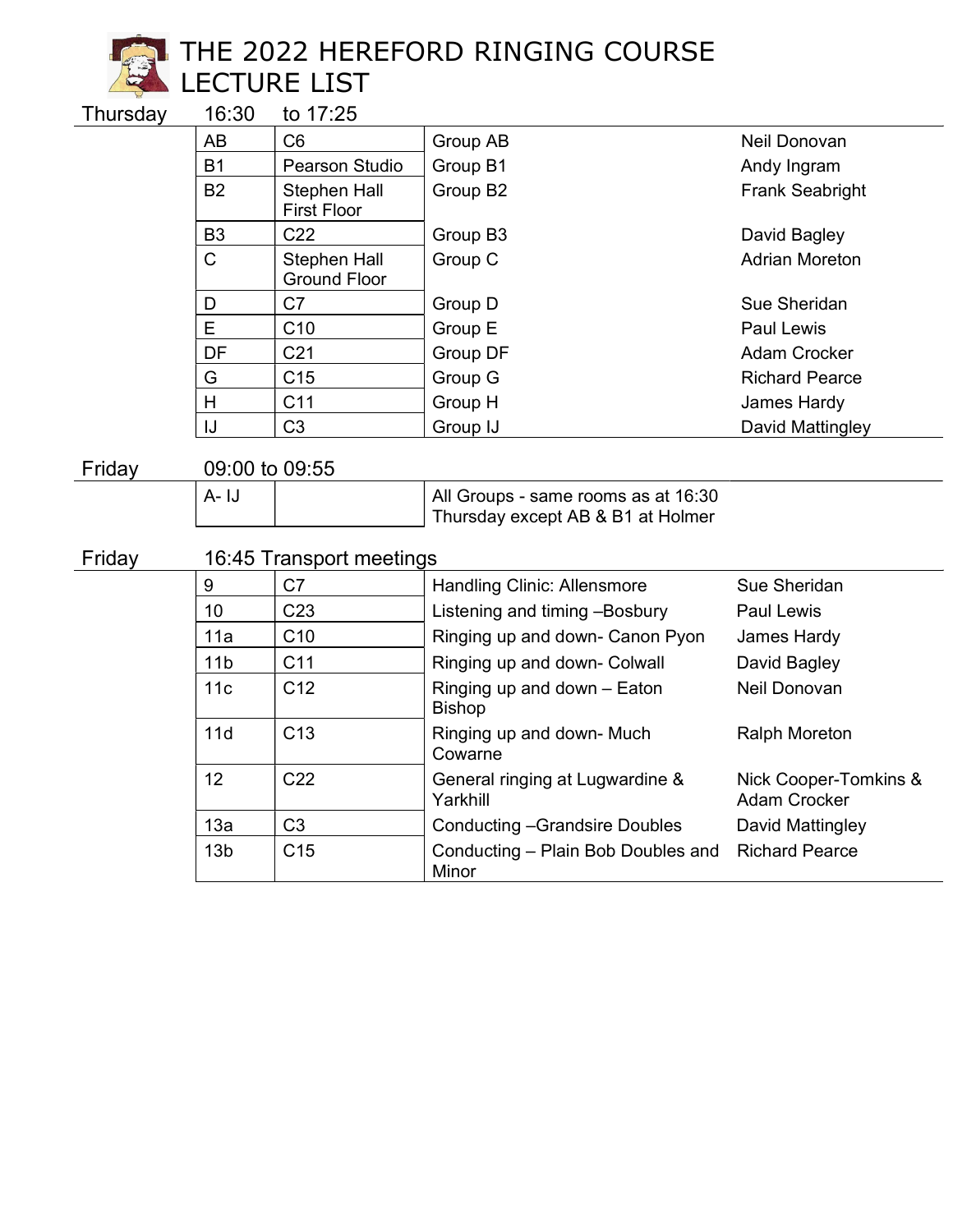

#### **PALIC**  $\sum_{i=1}^{\infty}$  LECTURE LIST THE 2022 HEREFORD RINGING COURSE LECTURE LIST

Friday 16:55 to 17:55

| . |   |                 |                                         |                       |
|---|---|-----------------|-----------------------------------------|-----------------------|
|   |   | C <sub>10</sub> | A beginner's guide to making<br>methods | <b>Adrian Moreton</b> |
|   | 2 | C7              | How to call Call Changes                | Sue Sheridan          |
|   | 3 | C <sub>11</sub> | The Blue Line                           | Andy Ingram           |
|   | 4 | C <sub>23</sub> | <b>Calling Bob Doubles</b>              | <b>Paul Lewis</b>     |
|   | 5 | C <sub>3</sub>  | <b>Calling Grandsire Doubles</b>        | David Mattingley      |
|   | 6 | C <sub>15</sub> | <b>Calling Bob Minor</b>                | <b>Richard Pearce</b> |
|   |   | C <sub>21</sub> | <b>Handbells Y</b>                      | <b>Adam Crocker</b>   |

Friday 19:30

| 8               | See 16.45 | Cancelled                                   |                                               |
|-----------------|-----------|---------------------------------------------|-----------------------------------------------|
| 9               | See 16.45 | Handling Clinic: - Allensmore               | Sue Sheridan                                  |
| 10              | See 16.45 | Listening and timing -Bosbury               | <b>Paul Lewis</b>                             |
| 11a             | See 16.45 | Ringing up and down- Canon Pyon             | James Hardy                                   |
| 11 <sub>b</sub> | See 16.45 | Ringing up and down- Colwall                | David Bagley                                  |
| 11c             | See 16.45 | Ringing up and down- Eaton Bishop           | Neil Donovan                                  |
| 11d             | See 16.45 | Ringing up and down- Much<br>Cowarne        | <b>Ralph Moreton</b>                          |
| 12 <sup>°</sup> | See 16.45 | General ringing at Lugwardine &<br>Yarkhill | Nick Copper-Tompkins &<br><b>Adam Crocker</b> |
| 13a             | See 16.45 | Conducting – Grandsire Doubles              | David Mattingley                              |
| 13 <sub>b</sub> | See 16.45 | Conducting — Plain Bob Doubles &<br>Minor   | <b>Richard Pearce</b>                         |
|                 |           |                                             |                                               |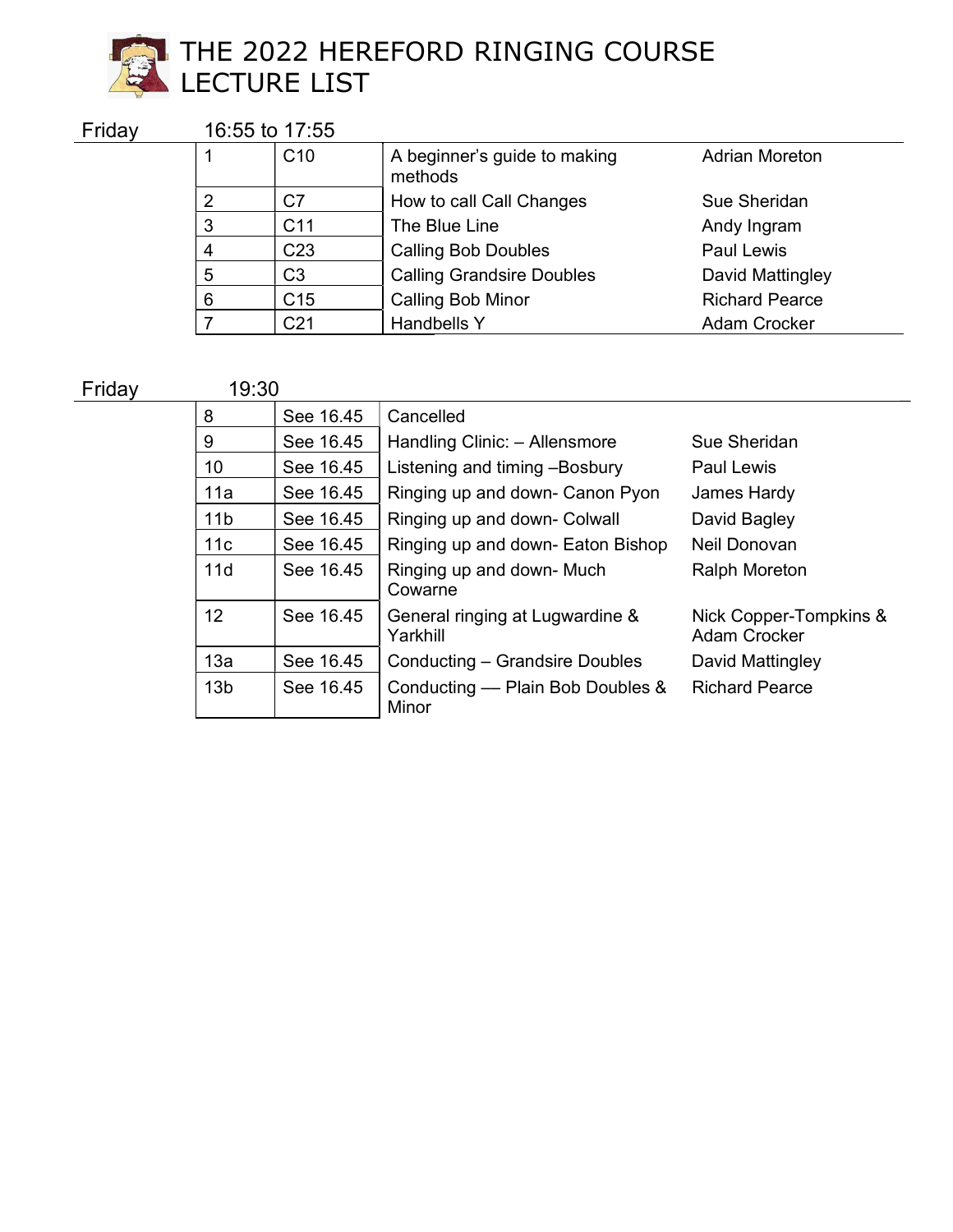

THE 2022 HEREFORD RINGING COURSE **Number Room LECTURE LIST** 

Saturday

|  | 09:00 to 09:55 |
|--|----------------|
|  |                |

A- IJ All Groups - same rooms as at 16:30 Thursday except B2 & B3 at Holmer

### Saturday 16:45 Transport meetings

| 20 | C <sub>3</sub>  | Tower maintenance - Ewyas Harold       | <b>Nick Cooper-Tomkins</b> |
|----|-----------------|----------------------------------------|----------------------------|
| 21 | C <sub>23</sub> | <b>Handling Clinic - Allensmore</b>    | Adam Crocker               |
| 22 | C10             | Listening and timing - Much<br>Cowarne | <b>Paul Lewis</b>          |
| 23 | C <sub>21</sub> | Ringing up and down                    | James Hardy                |
| 24 | C <sub>15</sub> | Running a simulator practice           | <b>Frank Seabright</b>     |
| 25 | C <sub>7</sub>  | <b>Hereford Cathedral</b>              | David Mattingley           |

Saturday 16:55 – 17:55

| .   | .               |                                      |                        |
|-----|-----------------|--------------------------------------|------------------------|
| 14  | C <sub>15</sub> | Teaching elementary changing ringing | <b>Frank Seabright</b> |
| 29a | C <sub>22</sub> | Building blocks of methods           | Andy Ingram            |
| 15  | C7              | Listen to it! Improving Striking     | David Bagley           |
| 16  | C <sub>21</sub> | Handbells X                          | David Mattingley       |
| 17  | C <sub>23</sub> | Make your own method                 | Neil Donovan           |
| 18  | C <sub>10</sub> | <b>Forbidden Methods</b>             | <b>Adrian Moreton</b>  |
| 19  | C <sub>11</sub> | What's the coursing order?           | <b>Richard Pearce</b>  |

#### Saturday 19:30

| ----------- | v.vv |                                    |                                                  |                            |
|-------------|------|------------------------------------|--------------------------------------------------|----------------------------|
|             | 20   | See 16.45                          | Tower maintenance - Ewyas Harold                 | <b>Nick Cooper-Tomkins</b> |
|             | 21   | See 16.45                          | Handling Clinic - Allensmore                     | <b>Adam Crocker</b>        |
|             | 22   | See 16.45                          | Listening and timing - Much<br>Cowarne           | Paul Lewis                 |
|             | 23   | See 16.45                          | Ringing up and down- Eaton Bishop                | James Hardy                |
|             | 23   | See 16.45                          | Ringing up and down- Canon Pyon                  | David Bagley               |
|             | 23   | See 16.45                          | Ringing up and down- Fownhope                    | Neil Donovan               |
|             | 23   | See 16.45                          | Ringing up and down- Preston on<br>Wye           | <b>Ralph Moreton</b>       |
|             | 24   | See 16.45                          | Running a simulator practice -<br><b>Bosbury</b> | <b>Frank Seabright</b>     |
|             | 25   | See 16.45                          | <b>Hereford Cathedral</b>                        | David Mattingley           |
|             | 26   | Stephen<br>Hall<br>Ground<br>Floor | Tune ringing on handbells                        | <b>Frances Marshall</b>    |